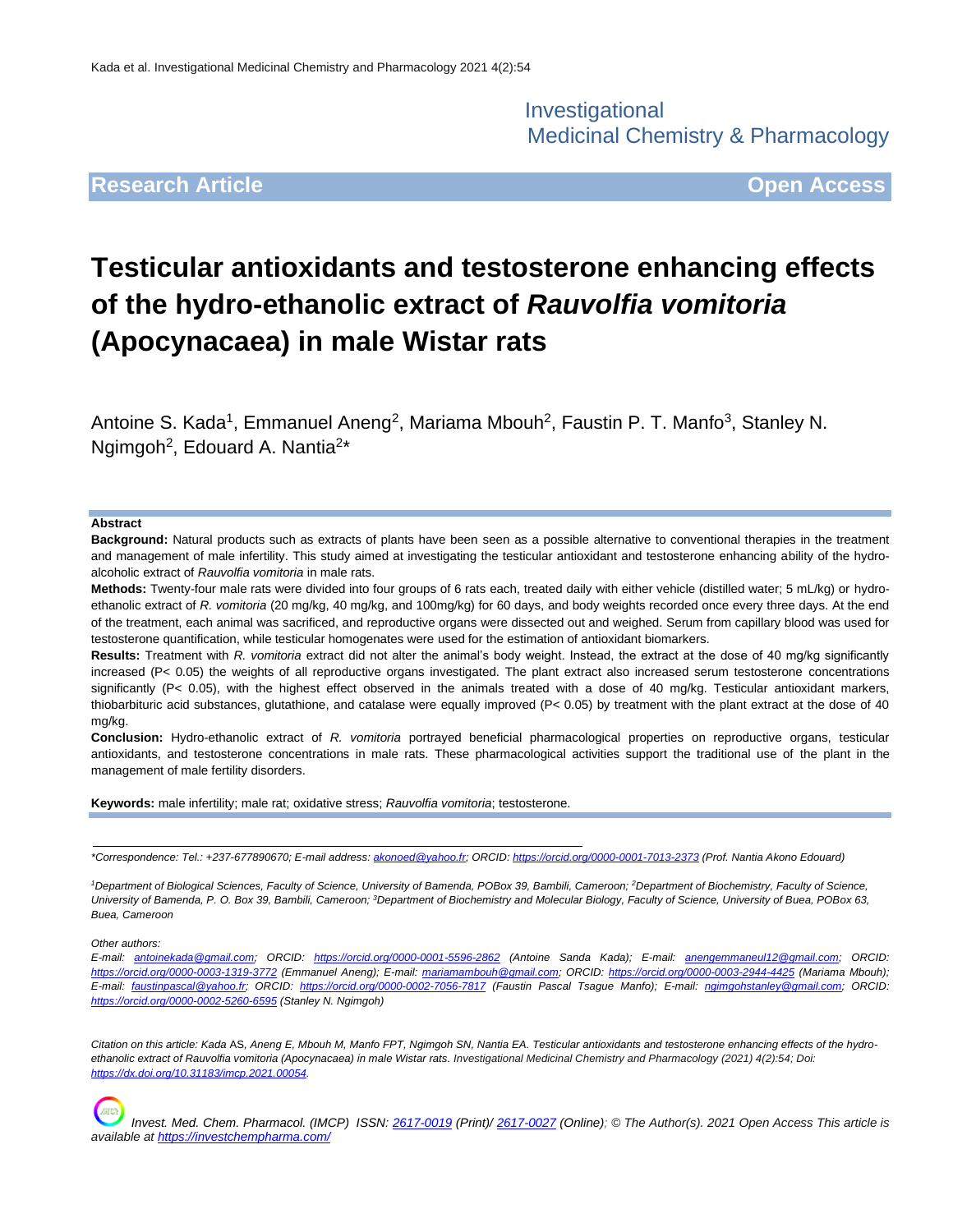## **Background**

Androgens are the group of sex hormones responsible for the male characteristics. The major male sex hormone is testosterone, which can be reduced to a more potent/active androgen called dihydrotestosterone [1]. In general, androgens are essential for the development of the male external genitalia, the male secondary sexual characters and in the regulation of erectile response [2,3]. The absence of androgens at early developmental phase results in lack of virilization, lack of pubertal growth spurt, incomplete sexual development, and male infertility. Testosterone deficiency in adults may result in loss of libido and sexual activity. The incidence of sexual dysfunction resulting from hormonal imbalance is estimated to be 20-25% with hypogonadism being the most frequent dysfunction. Androgen deficiency increases with age in healthy men [2]. Androgen deficiency results from the inability of the testes to produce physiological levels of testosterone which may be due to a disturbance occurring at the hypothalamic pituitary-testicular axis or oxidative stress [3-5]. Reactive oxygen species (ROS) are unstable and very reactive by-products of normal metabolism. Even if low and controlled concentrations of these ROS play an important role in sperm physiological processes such as capacitation, acrosome reaction, and signaling processes of fertilization, their excess can cause damaging effects on the principal biomolecules including enzymes and proteins of the steroidogenic pathways and the resulting in androgen deficit caused by ROS can lead to male infertility [4,6-8].

Androgen deficiency or insufficiency is managed by testosterone replacement therapy [7]. However, some evidences have pointed out adverse of androgen replacement therapy including increase cardiovascular morbidity, increased incidence of prostate cancer and erythrocytosis [9]. The search for medicinal products for proper management of androgen deficiency with minor/less adverse outcomes is therefore highly encouraged. Many plants have been traditionally used in the control of various male reproductive related dysfunctions [10,11] with a goal of obtaining bioactive products from the pharmacopeia.

*Rauvolfia vomitoria* (Apocynacaea) is a plant used in many countries within the tropics in Africa including Cameroon, for the treatment ailments such as hypertension, mental illness, stomachache, measles, sleep disorders, diarrhoea, and malaria. It is also used for treatment of male reproductive dysfunctions, especially impotence. Extract from the plant is claimed to exhibit aphrodisiac activity [12-14]. Previous studies in animal model showed that the aqueous extract of *R. vomitoria* enhanced sperm parameters and testicular testosterone [15]. A recent study on the ethanolic extract of this plant showed increased sexual behaviour and sperm characteristics in male rats [16]. The commonly used forms of the plant according to some traditional healers are aqueous and hydroalcoholic preparations in folk medicine and previous studies though they have demonstrated certain benefit of *R. vomitoria* on male reproductive function, no study has yet been carried out to assess any contribution of the plant for improvement of the antioxidant status of the testis. As serum testosterone is generally used as clinical parameter for evaluation of the male reproductive function, assessing the effect of *R. vomitoria* on serum testosterone could further contribute for understanding of its beneficial effect on reproductive function. This may also help defining possible correlating points with the previously observed testicular testosterone enhancing activity of the plant. The current study thus aimed at investigating the testicular antioxidant and testosterone enhancing activity of the hydro-ethanolic extract of *R. vomitoria* in male Wistar rats.

## **Methods**

*Collection of the Plant material and preparation of the hydroalcoholic extract*

The roots of *R. vomitoria* were collected in the locality of Bafut (North-west region of Cameroon) in October 2019. The plant was identified by Dr Tacham Walter Dam, a botanist in the Faculty of Science of the University of Bamenda, and a specimen stored at the Cameroon National Herbarium under the identification No HNC/16887. The plant roots were dried under a shade and grinded into powder. Twenty grams of powder were macerated in 200 mL of 70% ethanol for 48 hours and the mixture was filtered using Whatman filter paper number 1. The filtrate was evaporated at 45°C and a brown coloured the extract was obtained extract obtained. The extraction yield was 17.8%.

#### *Experimental animals*

Twenty-four male albino Wistar rats of approximately four weeks' old weighing 100±10g were obtained from the animal house of the Department of Biochemistry of the University of Bamenda. The rats were raised under normal laboratory conditions with a natural 12 hours light-dark cycle and were fed on fresh standard pellet and have received water *ad libitum*. Experimental animals were handled according to ethical guidelines of the Cameroon National Veterinary Laboratory as referenced by the approval and health control No 001/17 CCS/MINEPIA/RD-NW/DD-ME/SSV.

#### *Chemical materials*

All chemicals used in this study were analytical grade, these included Potassium dihydrogen phosphate, sodium potassium tartrate and potassium iodide (Guandong Guanghua chemical fractions co-ltd in China); Trichloroacetic acid (TCA), hydrogen peroxide, copper sulphate pentahydrate, sodium carbonate and sodium hydroxide (BDH chemicals Ltd Poole England); 2,2-dithio-5,5-dibenzoic acid and thiobarbituric acid (TBA) (Sigma-Aldrich Chemie Co-Ltd spruce street Germany); and Diazepam (5 mg/mL) (Peark Pharmacuticals P Ltd, India). Commercial ELISA kit for the quantification of testosterone, manufactured by Omega diagnostic, was purchased from Biopharcam S.A (Bafoussam, Cameroon).

#### *Animal grouping and treatment*

Animals were randomly distributed into four groups (groups 1 to 4) of six rats each, which were assigned to the following treatments: vehicle (group 1; distilled water, 5 mL/kg), *R. vomitoria* extract at the doses of 20 mg/kg (group 2), 40 mg/kg (Group 3) or100 mg/kg (group 4). The doses of the plant extract were defined from previous studies on animal model [15,16]. Administration of the vehicle or plant extract to the animals was done daily through oral intubation/gavage for 60 days, and their body weight recorded once after every 3 days. At the end of follow-up period, each rat was anaesthetized using diazepam (5 mg/mL), sacrificed and reproductive organs (testis, epididymis, ventral prostate, and seminal vesicles) dissected out and weighed. Capillary blood was collected into non-heparinized centrifugal tubes, centrifuged (3000 rpm, 15 min) and serum collected for evaluation of testosterone levels. Testes were homogenized (20% w/v) in Phosphate buffer (0.1 M, pH 7.2), centrifuged and supernatant collected for subsequently determination of oxidative stress biomarkers.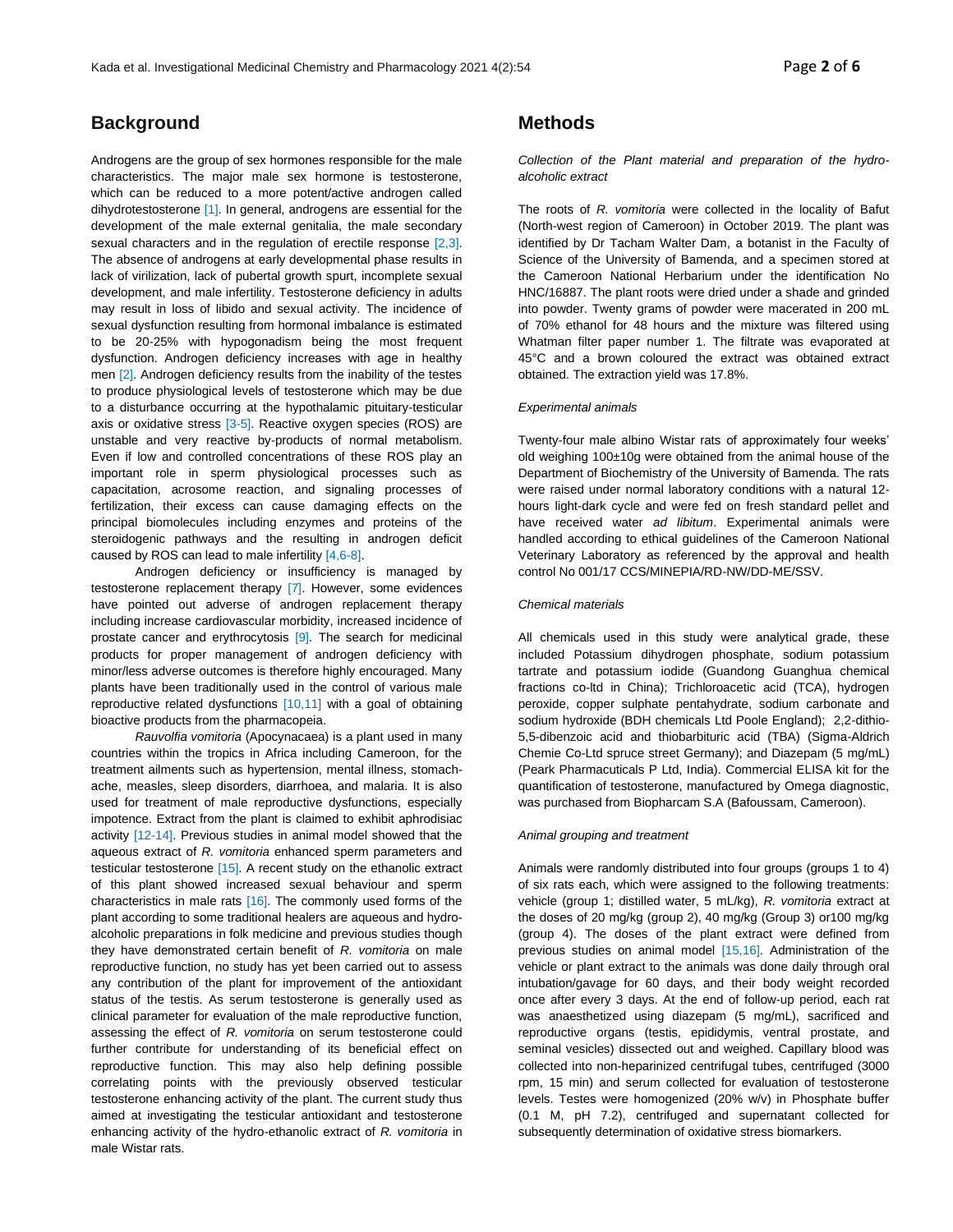*Determination of serum testosterone levels and testicular antioxidants biomarkers*

Serum testosterone level was determined using ELISA kit, as per manufacturer's instructions. Reduced glutathione concentrations were measured in testicular homogenates using the method of Ellman [17]. The levels of TBARS were determined by the method of Wilbur et al. [18] while catalase (CAT) activity was evaluated by the method of Misra and Fridovish [19]. All antioxidants' parameters were corrected using protein levels of the testicular homogenate, evaluated by the method of Gornall et al. [20].

#### *Statistical analysis*

Data obtained were presented as mean  $\pm$  standard deviation (mean  $\pm$  SD) for each animal group. Normal distribution of data set was assessed using Kolmogorov-Smirnov test. Differences between means or treatments assessed by one-way analysis of variance (ANOVA), and pairwise comparison evaluated using Student Newman-Keuls test. Analyses were performed using the MedCalc® software Version 8.0.01, and p values <0.05 considered statistically significant.

## **Results**

#### *Effects of R. vomitoria on animal body weight*

The body weight of the rats increased generally throughout the 60 days of treatment (Figure 1) and all doses of the plant extract did not affect the latter parameter when compared to the vehicle group  $(P>0.05)$ .

#### *Effects of R. vomitoria on reproductive organ weights*

Table 1 represents the weights of reproductive organs of the male rats following treatment with the *R. vomitaria* extract. All doses of the extract investigated significantly increased (P<0.05) the relative weights of the prostate glands of the animals when compared to the vehicle group. The plant extract at the dose of 40 mg/kg also increased (P<0.05) the weight of the testis, epididymis, and seminal vesicles of animals.

#### *Effects of R.vomitoria on the serum testosterone levels*

All doses of the *R. vomitoria* extract significantly increased (P<0.05) serum testosterone concentrations when compared to the rats receiving distilled water, with the maximum androgenic effect observed in the group exposed to the dose40 mg/kg (Figure 2).

#### *Effects of R. vomitoria on testicular oxidative stress markers*

Oxidative stress parameters were assessed in the testes of the animals and results are presented in Table 2. The *R. vomitoria*  extract displayed a bell pharmacological pattern with CAT activity and GSH levels, whereas an inverted bell pharmacological pattern was noticed for TBARS levels. The significant (P<0.05) effect was generally observed at the dose 40 mg/kg. The doses 100 mg/kg of the extract mainly showed a lowering (P<0.05) antioxidant effect on TBARS and GSH in male rats.

## **Discussion**

Androgens are crucial for male sexual and reproductive function, and their biosynthesis and the male reproductive function in general are susceptible to be altered by excess free radicals from cellular oxidative stress. Antioxidants are substances capable of inactivating reactive oxygen species (ROS) and nitrite species (RNS) thereby preventing the generation of several oxidative stress linked ill-health conditions such as infertility [8]. Natural products such as extracts of plants are more and more targeted as possible alternative to conventional therapies in the treatment and management of male infertility [16]. In the present study, male rats were treated with different doses of hydro-alcoholic extract of *R. vomitoria* and the testicular antioxidant status and testosterone levels were evaluated.

Animals in all groups had a general increase in body weight throughout the treatment period. Body weight is considered as the first line sign of any adverse effect of any given treatment [21]. The absence of a negative effect of *R. vomitoria* extract on the animal body weights suggests innocuity of the extract, at least on the present physiological parameters. Similar findings were observed in previous studies with other plant extracts [16,22,23]. Treatment of animals with *R. vomitoria* extract for 60 days induced increase of weights of reproductive organs including testes, epididymis, ventral prostrate and seminal vesicles. These organs are responsible for appropriate and normal functioning of the reproductive function. The organs are involved in production sexual hormones and sperm cells (testis), storage and maturation of the germ cells (epididymis), or provision of nutrients to germ cells (prostrate and seminal vesicles) [24]. The extract of *R. vomitoria* contains ingredients that may help maintaining the testicular environment and preserve sperm cell integrity and functionality. Massoma et al. [15] also demonstrated an increase of the testis, prostrate and seminal vesicles in animal treated 21 days with the aqueous extract of *R. vomitoria* at the doses 100 and 200 mg/kg. The present findings showed that hydro-ethanolic extraction highly favoured the pharmacological effects of *R. vomitoria* on male rat reproductive organ weights. The increased reproductive organs weight could also imply stimulation of testosterone production, given that the latter organs are androgen-dependent [25]. This was further explored through assessment of testosterone levels in the animals.

The development, maintenance and functioning of male reproductive organs generally depend on normal level of androgens [3]. In the present study, serum testosterone concentrations were significantly increased in the animals upon the administration of *R. vomitoria* extract at all investigated doses. Similarly, the aqueous leaves extract of *Cardiospermum halicacabum* increased testosterone levels in male rats after treatment for 30 days [26]. The increase of testosterone levels could therefore support elevated weights of reproductive organs, which are androgen dependent [25]. The increased testosterone could as well be regarded as a biological indicator for the effectiveness of *R. vomitoria* extract in stimulating steroidogenesis, probably by increasing the testicular pool of cholesterol, which is a precursor of steroid hormones, through induction of genes coding for steroidogenic enzymes or steroidogenic acute regulatory (StAR) protein in testicular Leydig cells [22,23,27]. Testosterone is essential in formation of germ cells and the maintenance of spermatozoa [5]. Improvement of the testosterone levels together with that of reproductive organ weights are therefore credible mechanisms of increased sexual behaviour and sperm characteristics in male rats previously reported [16]. The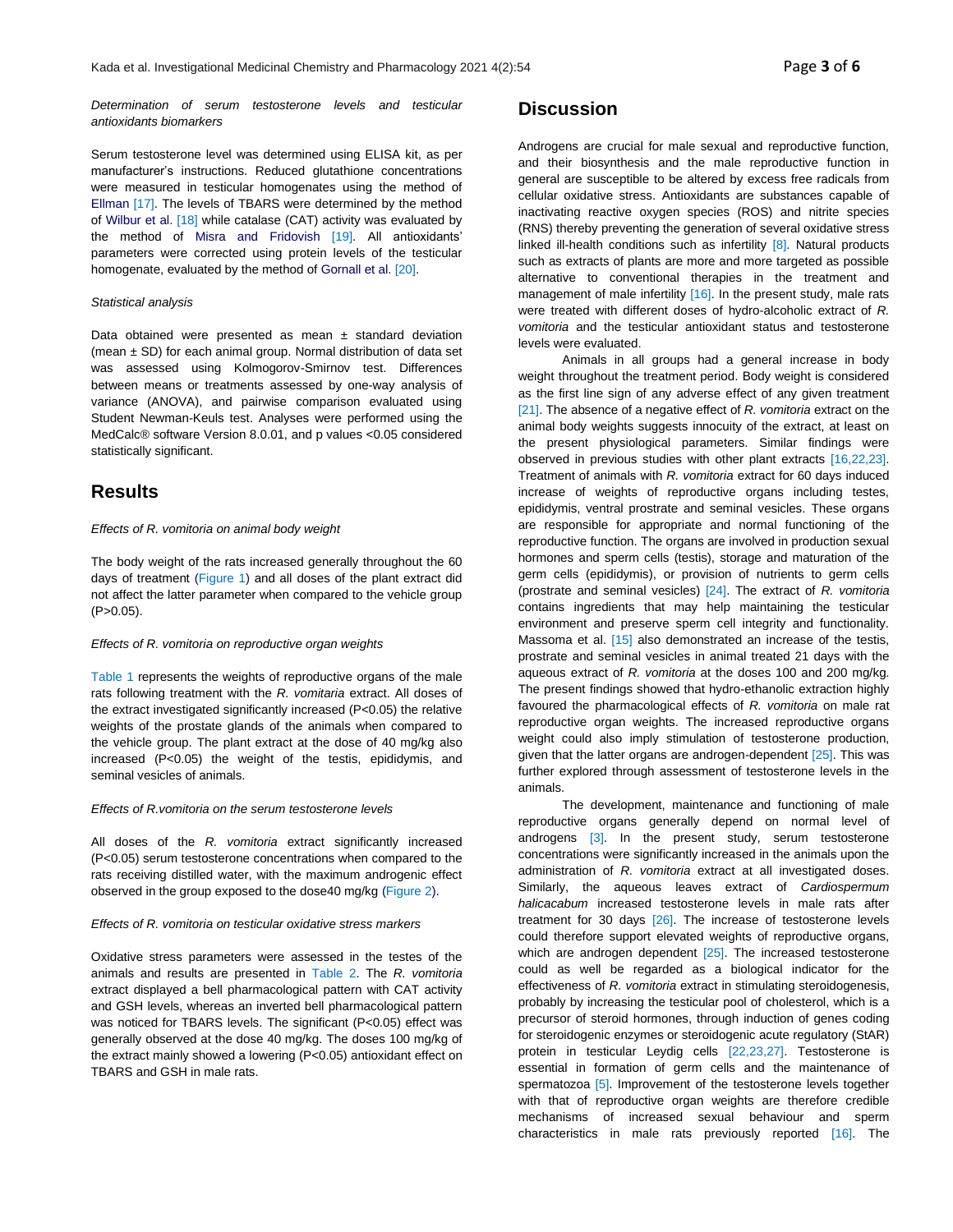androgenic activity of the plant extract can also be explained by the presence of phenolic compounds and flavonoids present in the extract [28]. In fact, flavonols (sub-class of flavonoids) possess a 5,7-dihydroxychromen-4-one backbone which is beneficial in increasing StAR protein expression in the testes and as such contributes to increased testosterone production from testis Leydig cells [29]. The androgenic effect of the hydro-ethanolic extract of *R. vomitoria* was more important at the dose of 40 mg/kg compared to the highest dose of 100 mg/kg, this could be explained by a saturation of the receptors by the bioactive compounds present in the plant at the high dose (100 mg/kg). Similar reducing pharmacological effect at the high doses of the plant extracts was observed in previous studies [3, 22].

Multiple studies have indicated that ROS inhibits testosterone production in Leydig cells by dissipating mitochondrial membrane potential and reducing the expression and activity of testicular steroidogenic enzymes [30-32]. Thus, accumulation of ROS in the testis results in reduced levels of testosterone [33]. Decrease testosterone production by Leydig cells and increase generation of ROS in testicular tissue could result in decreased sperm motility. The lipid peroxidation of sperm membrane is the key mechanism of ROS-induced sperm damage that leads to infertility [34,35]. The antioxidant defence system of testicular tissue protects the testes against oxidative damage and can reduce free radicals and effectively decrease the damage of ROS on Leydig and spermatogenic cells [36]. Antioxidants such as catalase, SOD, GSH and glutathione peroxidase act as a defence system against reactive oxygen species [37]. Findings from this study revealed that administration of the hydro-ethanolic extract of *R. vomitoria*  significantly decreased testicular TBARS concentrations, increased GSH levels and catalase activity. Decreased TBARS level is an indication of decreased lipid peroxidation in testicular tissues [38]. GSH displays its antioxidant activity by the reconstruction of thiol groups (-SH) in proteins and preventing cell membrane from lipid oxidation [39]. Maintaining the steady availability of GSH in animals positively affects the integrity of the Leydig cells and sperm quality  $[40]$ . On the other hand, catalase is one of the crucial antioxidant enzymes that mitigate oxidative stress to a considerable extent by destroying cellular hydrogen peroxide to produce water and oxygen [34,39]. The hydro-ethanolic extract of *R. vomitoria* could be

#### **Table 1.** Relative weights of reproductive organs of animals.

beneficial in the management of the testicular function under oxidative stress situations.



**Figure 1.** Change in relative body weights of animals during 60 days of treatment with *R. vomitoria* and distilled water.



**Figure 2.** Serum testosterone levels among different groups of animals.

Values not sharing common superscript letters (a-c) differ significantly, P<0.05, Students-Newman-Keuls. DW: distilled water, RVR: *Rauvolfia vomitoria* extract.

|                                | Treatment                    |                         |                         |                              |  |  |
|--------------------------------|------------------------------|-------------------------|-------------------------|------------------------------|--|--|
|                                | <b>Distilled water</b>       | R. Vomitoria            | R. Vomitoria            | R. Vomitoria                 |  |  |
|                                | (5 mL/kg)                    | $(20 \text{ mg/kg})$    | $(40 \text{ mg/kg})$    | $(100 \text{ mg/kg})$        |  |  |
| Prostate (g/100 g bwt)         | $0.17 \pm 0.07$ <sup>a</sup> | $0.21 \pm 0.02^{ab}$    | $0.25 \pm 0.05^{\circ}$ | $0.24 \pm 0.03^b$            |  |  |
| Testis $(q/100 q)$ bwt)        | $0.52 \pm 0.05^{\circ}$      | $0.53 \pm 0.04^{\circ}$ | $0.62 \pm 0.06^{\circ}$ | $0.57 \pm 0.02$ <sup>a</sup> |  |  |
| Epididymis (g/100 g bwt)       | $0.40 \pm 0.04$ <sup>a</sup> | $0.42 \pm 0.05^{\circ}$ | $0.53 \pm 0.06^{\circ}$ | $0.43 \pm 0.05^{\circ}$      |  |  |
| Seminal vesicles (q/100 q bwt) | $0.43 \pm 0.09^{\circ}$      | $0.49 \pm 0.06^a$       | $0.75 \pm 0.11^{\circ}$ | $0.47 \pm 0.03$ <sup>a</sup> |  |  |

Values not sharing common superscript letters (a, b) differ significantly; P<0.05, Students Newman Keuls test.

|  |  |  |  | Table 2. Testicular oxidative stress biomarkers of different animal groups. |  |  |  |  |  |
|--|--|--|--|-----------------------------------------------------------------------------|--|--|--|--|--|
|--|--|--|--|-----------------------------------------------------------------------------|--|--|--|--|--|

|                                      | Treatment                    |                               |                               |                          |  |  |
|--------------------------------------|------------------------------|-------------------------------|-------------------------------|--------------------------|--|--|
|                                      | <b>Distilled water</b>       | R. Vomitoria                  | R. Vomitoria                  | R. Vomitoria             |  |  |
|                                      | $(5 \text{ mI/kg})$          | $(20 \text{ mq/kg})$          | $(40 \text{ mg/kg})$          | $(100 \text{ mg/kg})$    |  |  |
| Catalase activity (IU/mg of protein) | $18.48 \pm 0.85^{\circ}$     | $18.50 \pm 0.41$ <sup>a</sup> | $24.60 \pm 0.81$ <sup>b</sup> | $20.10 \pm 0.39^{\circ}$ |  |  |
| GSH (mmole/mg of protein)            | $4.79 \pm 0.01$ <sup>a</sup> | $4.14 \pm 0.03$ <sup>a</sup>  | $5.69 \pm 0.02^b$             | $3.14 \pm 0.06^{\circ}$  |  |  |
| TBARS (nmole/mg of protein)          | $1.04 \pm 0.03$ <sup>a</sup> | $0.72 \pm 0.02^b$             | $0.54 \pm 0.02^b$             | $0.61 \pm 0.01^{\circ}$  |  |  |

Values not sharing common superscript letters (a-c) differ significantly, P<0.05, Students-Newman-Keuls. GSH: Reduced glutathione; TBARS: thiobarbituric acid reactive substance.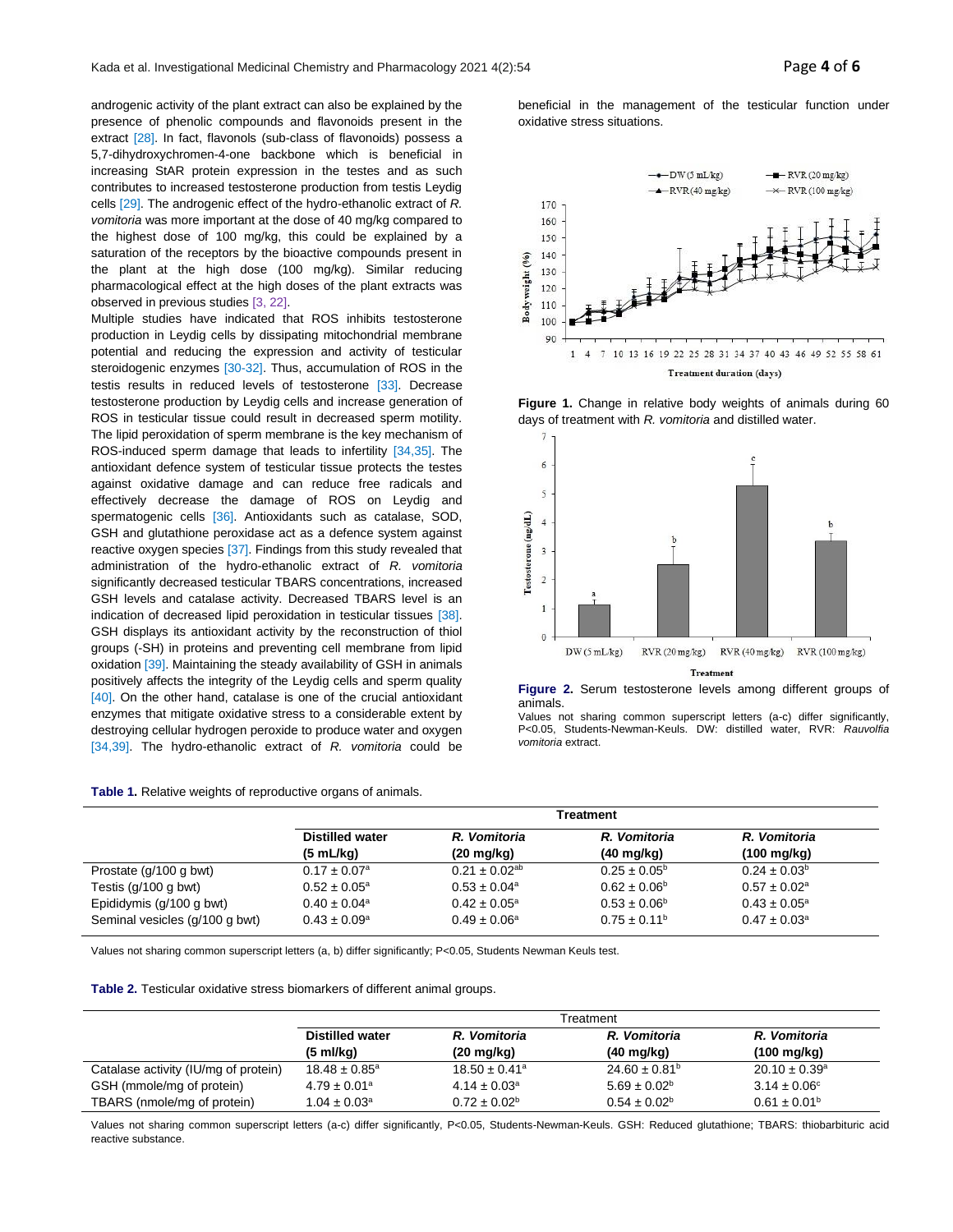## **Conclusion**

The hydro-alcoholic extract of *R. vomitoria* improves reproductive function in male rats by virtue of its positive effects on reproductive organ weights, testicular antioxidant parameters and testosterone levels. Though these findings call for further investigations on the action mechanisms of *R. vomitoria*, they support the use of the plant in the management of male reproductive ailments.

## **Abbreviations**

GSH: Reduced glutathione,ROS: reactive oxygen species, RNS: nitrite species, *R. vomitoria* or RVR: *Rauvolfia vomitoria*, SOD: superoxide dismutase, StAR: steroidogenic acute regulatory, TBARS: thiobarbituric acid reactive substance.

#### **Authors' Contribution**

SAK designed and followed up the experiments, contributed in drafting the manuscript; EA and MM carried out experiments and contributed in drafting the manuscript; TPFM was involved in discussion of data, drafting and reviewing the manuscript; NSN contributed in laboratory analyses; AEN was involved in the designed and followed up the experiments, organized and revised the manuscript.

#### **Acknowledgments**

The authors express their gratitude to Che Gilga Allieh, Tashi Standley, Tekoh Theofelix and Kewir Tracy who assisted with the animal follow up and laboratory analyses. Dr Tacham Walter Dam from Department of Biological Sciences, University of Bamenda is also acknowledged for the botanical identification of the plant.

## **Conflict of interest**

The authors declare no conflict of interest

#### **Article history:**

Received: 22 September 2021 Received in revised form: 12 October 2021 Accepted: 14 October 2021 Available online: 14 October 2021

## **References**

- Patrão CCTM, Silva RJE, Avella WCM. 2009. Androgens and the male reproductive tract: an overview of classical roles and current perspectives. *Arq Bras Endocrinol Metab*. 53(8): 934-945.
- 2. Salvio G, Martino M, Giancola G, Arnaldi G, Balercia G. 2021. Hypothalamic– pituitary diseases and erectile dysfunction. *J. Clin. Med*, 10, 2551.
- 3. Kada SA, Fotsing D, Oumar M, Natesan V, Rajendran J, Nantia AE, Dzeufiet DPD, Kamtchouing P. 2021. Effect of *Allanblackia floribunda* stem bark aqueous extract in male albino wistar rats: androgenic activities and penile nitric oxide (NO) production. *Asian J Pharm Sci*. 7(2): 63-73.
- 4. Rovira-Llopis S, Bañuls C, de Marañon MA, Diaz-Morales N, Jover A, Garzon S, Rocha M, Victor MV, Mijares HA. 2017. Low testosterone levels are related to oxidative stress, mitochondrial dysfunction and altered subclinical atherosclerotic markers in type 2 diabetic male patients. *Free Radic Biol Med*. http://dx.doi.org/10.1016/j.freeradbiomed.2017.03.029.
- 5. Watcho P, Watio MH, Wankeu-Nya M, Ngadjui E, Defo DP, Nkeng-Efouet AP, Nguelefack BT, Kamanyi A. 2017. Androgenic effects of aqueous and methanolic extracts of *Ficusas perifolia* in male Wistar rats.*BMC Complement Altern Med*. 17:42.
- 6. Abidi P, Zhang H, Zaidi MS, Shen W-J, Leers-Sucheta S, Cortez Y, Han J, Azhar S. 2008. Oxidative stress-induced inhibition of adrenal steroidogenesis requires participation of p38 mitogen-activated protein kinase signaling pathway. *J Endocrinol*.198: 193–207.
- 7. Majzoub A, SabaneghJrE. 2016. Testosterone replacement in the infertile man. *Transl Androl Urol*. 5(6): 859-865.
- 8. Barati E, Nikzad H, Karimian M. 2019. Oxidative stress and male infertility: current knowledge of pathophysiology and role of antioxidant therapy in disease management. *Cell Mol Life Sci*. 77(1):93-113.
- Grech A, Breck J, Heidelbaugh J. 2014. Adverse effects of testosterone replacement therapy: an update on the evidence and controversy. *TherAdv Drug Saf*. 5(5): 190–200.
- 10. Nantia AE, Moundipa FP, Monsees KT, Carreau S. 2009. Medicinal plants as potential male anti infertility agents: A review. *Andrologie*. 19:148-158.
- 11. Micheli V, Sanogo R, Mobilia MA, Occhiuto F. 2020. Effects of *Kigelia africana* (Lam.) Benth. fruits extract on the development and maturation of the reproductive system in immature male rats. *Nat Prod Res*. 34(1): 162-166.
- 12. Noumi E, Fozi LF. 2003. Ethnomedical botany of epilepsy treatment in Fongo-Tongo village, Western Province, Cameroon. *Pharm Biol*. 41(5): 330-339.
- 13. Orou GG, Achigan-Dako E, Vodouhe F, Adomou A, Assogbadjo A, Toyi M. 2008. Ecology, medicinal uses and domestication potentials of *Rauvolfia vomitoria* Afzel. (Apocynaceae) Beni[n.https://www.rufford.org/files/23.06.06%20Detailed%20Final%20Report.pdf,](https://www.rufford.org/files/23.06.06%20Detailed%20Final%20Report.pdf)  date of access 11 April 2020.
- 14. Singh R, Singh S, Jeyabalan G, Ali A. 2012.An overview on traditional medicinal plants as aphrodisiac agent. *J Pharmacogn Phytochem*. 1(4): 43–56.
- 15. Massoma LD, Koloko BL, Bend FE, Domkam J, Oundoum Oundoum PC, Ngaha NM, Moundipa P, Dimo T, Gonzales GF. 2014. Fertility enhancing effects of aqueous extract of *Rauvolfia vomitoria* on reproductive functions of male rats. *J ExpIntegr Med*. 4(1): 43-49.
- 16. Koloko LB, Bushra I, Wankeu‐Nya M, Njila NIM, Kenmogne H, Nzeubang NCD, Nzangueu BC, Dimo T, Dongmo BA, Lembe MD. 2019. *In vivo* effects of *Rauvolfia vomitoria* (Apocynaceae) ethanolic extract on sexual performance and reproductive activity in male rats. *Andrologia*. 52(1):e13414.
- 17. Ellman GL. 1959. Tissue sulphydrylgroups. *Arch Biochem Biophys*. 82:70-7.
- 18. Wilbur KM, Bernheim F, Shapiro OW. 1949. Determination of lipid peroxidation. *Arch Biochem Biophys*. 24:305-310.
- 19. 19. Misra HP, Fridovich I. 1972 .The generation of superoxide radical during the autoxidation of hemoglobin. *J Biol Chem*. 247: 6960–6962.
- 20. Gornall AG, Bardwill GS, David MM. 1949. Determination of serum protein by means of biuret reactions. *J Biol Chem*. 177: 751–766.
- 21. Pijl H, Meinders EA. 1996. Bodyweight change as an adverse effect of drug treatment. Mechanisms and management. *Drug Saf*. 14(5): 329-42.
- 22. Manfo FP, Nantia EA, Beboy ESN, Tchana AN, Monsees KT, Moundipa PF. 2011. Evaluation of the effect of *Carpolobia alba* (Polygalaceae) aqueous extract on male reproductive function. *J Appl Anim Res*. 39(1): 80-84.
- 23. Nantia AE, Manfo TFP, Beboy ESN, Moundipa FP. 2017. Effect of solubilizers on the androgenic activity of *Basella alba* L. (Basellaceae) in adult male rats. *Adv Pharm Bull*. 7(1): 103-108.
- 24. Ricardo JHL. 2018. Male accessory glands and sperm function, In *Spermatozoa - Facts and Perspectives*, Meccariello, R. and Chianese, R. (ed.), IntechOpen, London.
- 25. Murashima A, Kishigami S, Thomson A, Yamada G. 2015. Androgens and mammalian male reproductive tract development. *Biochim Biophys Acta*. 1849: 163–170.
- 26. Peiris LDC, Dhanushka MAT, Jayathilake TAHDG. 2015. Evaluation of aqueous leaf extract of *Cardiospermum halicacabum* (L.) on fertility of male rats. *Biomed Res Int*. 175726(6):
- 27. Woode E, Alhassan A, Abaidoo CS. 2011. Effect of ethanolic fruit extract of *Xylopia aethiopica* on reproductive function of male rats. Int *J Pharm Biomed Res.* 2(3):161– 165.
- 28. Noh SAG, Kim DB, Park M, Jeon HW, Kim B. 2020. Role of antioxidant natural products in management of infertility: A Review of their medicinal potential. *Antioxidants*. 9(957).
- 29. Martin J, Touaibia M. 2020. Improvement of testicular steroidogenesis using flavonoids and isoflavonoids for prevention of late-onset male hypogonadism. *Antioxidants*. 9(237); doi:10.3390/antiox9030237.
- 30. Diemer T, Allen JA, Hales KH, Hales DB. 2003. Reactive oxygen disrupts mitochondria in MA-10 tumorLeydig cells and inhibits steroidogenic acute regulatory (StAR) protein and steroidogenesis. *Endocrinology*. 144: 2882-2891.
- 31. Tsai SC, Lu CC, Lin CS, Wang PS. 2003. Antisteroidogenic actions of hydrogen peroxide on rat Leydig cells. *J Cell Biochem*. 90: 1276-1286.
- 32. Wang JY, Lee YJ, Chou MC, Chang R, Chiu CH, Liang YJ, Wu LS. 2015. Astaxanthin protects steroidogenesis from hydrogen peroxide-induced oxidative stress in mouse leydig cells. *Mar Drugs*. 13: 1375-1388.
- 33. Li WR, Chen L, Chang ZJ, Xin H, Liu T, Zhang YQ, Li GY, Zhou F, Gong YQ, Gao ZZ, Xin ZC. 2011. Autophagic deficiency is related to steroidogenic decline in aged rat Leydig cells. *Asian J Androl*. 13: 881-888.
- **34.** Okolie NP, Israel EEJ, Falodun A. 2011. *In-vitro* evaluation of antioxidant potential of *Rauwolfia vomitoria* root extract and its inhibitory effect on lipid peroxidation as indication of aphrodisiac properties. *Pharm Chem J.* (45)8.
- 35. Noureen F, Khan MR, Shah NA, Khan RA, Naz K, Sattar S. 2017. *Pistacia chinensis*: Strong antioxidant and potent testicular toxicity amelioration agent. *Asian Pac J Trop Med.* 7645(17): 30120-30127.
- 36. Awoniyi D, Aboua G, Marnewick JL, Plesis SS, Brooks NL. 2011. Protective effects of rooibos (*Aspalathus linearis*), green tea (*Camellia sinensis*) and commercial supplements on testicular tissue of oxidative stress-induced rats. *Afr J Biotechnol.* 10(75):17317-17322.